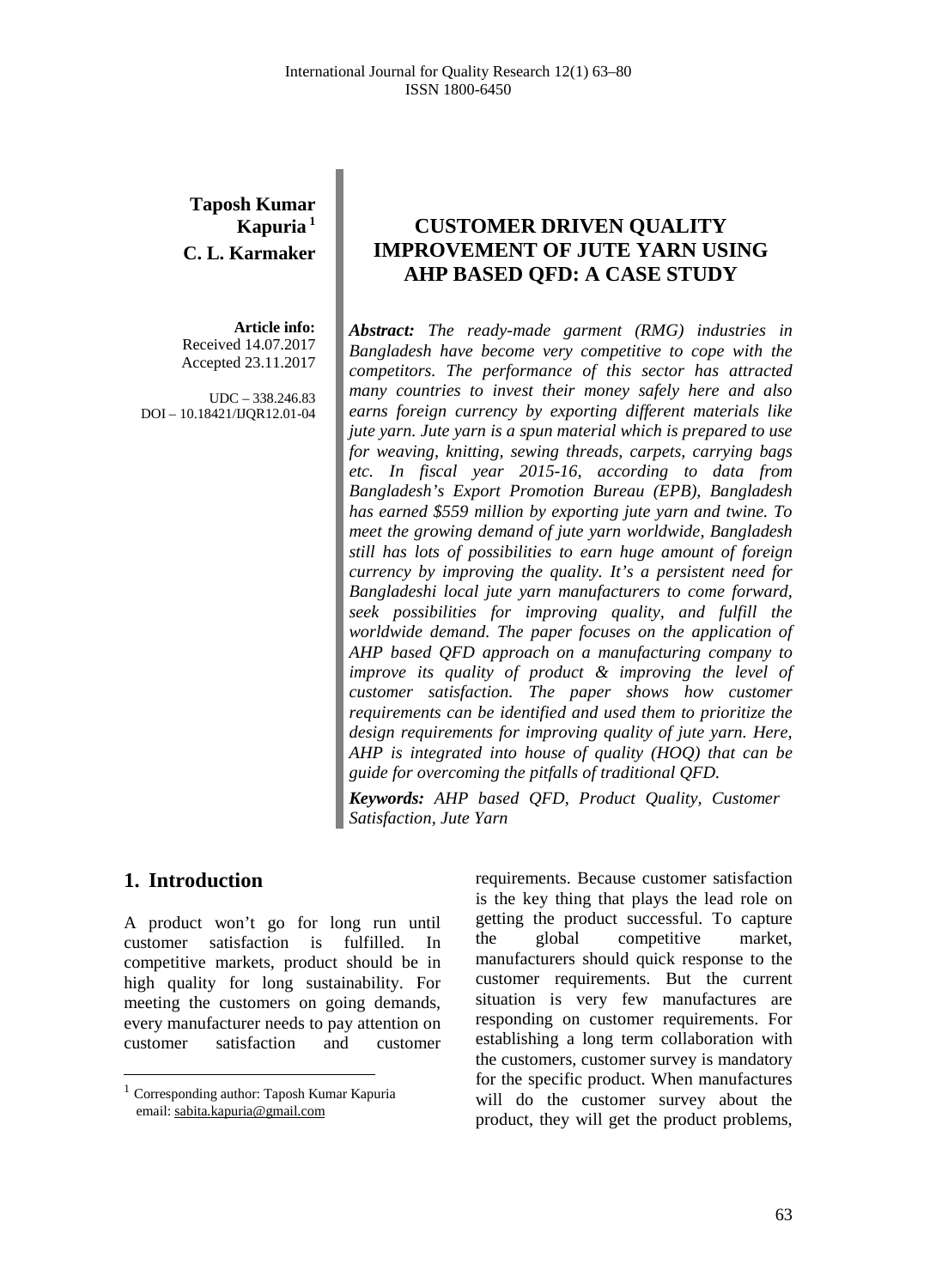

customer expectations and exactly what improvements are asking from the company by the customer. If the manufacturer consider the expectations and improve the product can increase the sales significantly. In the current situation of Bangladesh manufacturing industry, Bangladeshi manufactures are stepping on survey steps to make the product customer perceived for long run. For jute yarn perspectives, by nature Bangladesh produce huge amount of jute every year. The principal material of producing jute bags, weaving, knitting, sewing threads, carpets, carrying bags etc. is made from jute yarn which is made from jute. The demand of jute yarns are increasing day by day both in the Bangladesh and worldwide. It is a pressing need for Bangladeshi local manufacturers to come forward, produce high quality jute yarn and fulfill the demand of the local market and international market. Only effective delivery of service quality can enhance the corporate profit and competitiveness in the fierce competition market (Fonseca et al., 2010). Thus how to improve the jute yarns quality which will give the customer value is an important issue in the Bangladesh jute yarn manufactures. Many marketing researcher recognized service quality as well as customer satisfaction. However few studies have explored the both internal and external side of the service process: Operations the internal side and the customer the external side perspectives of quality and satisfaction (Zhu et al. 2010).

Now, Bangladeshi manufacturing industries changing their business operations policy from product oriented base to marketing oriented base in order to fulfill the expectations of customers. Because long term success hidden in the customer satisfaction. As quality is defined as the characteristics of fulfilling of customer needs, the customer needs of the product play an important role in customer satisfaction. Customer base product design is the key thing to increase product purchasing. For an example, carpets are using in office floor, home, balcony and many places. If the proper ratio of jute yarn is not maintained in the carpets properly by the manufactures, when customer use the carpets from the using friction carpets hairiness problem can arise and it's filaments will be broken from many places. If customer understand the problem of the source, they will not buy the existing manufacturers carpet again. In this situation, customer will prefer different company's carpet.

This paper focuses on the use of AHP Quality Function Deployment approach to improve the quality of the final product and give the best experience according to the expectations. This paper also shows how customer requirements can be identified and used them to prioritize the design requirements for improving quality of jute yarn.

# **2. Literature review**

Since the application of fuzzy AHP and quality function deployment model has been gaining attention progressively from the past 30 years, it has produced large numbers of product development, quality management, such as weigh calculation, priority calculation, identifying customer needs, importance of customer needs, relation between customer needs and engineering characteristics. In short fuzzy AHP and quality function deployment model has huge impact on the customer driven quality improvement of a product. This literature review will close look at those research works, exploring the scopes and impact of those studies on customer satisfaction level. Neff (1991) stated that "Under total quality control, it was difficult by the product designers to improve their work that spawned QFD in Japan". D. Lock, Hill (1994) edited in chapter 21, Quality function deployment, of the second edition of Gower handbook of Quality management wrote similarly, OFD has two drivers which influence it's creation in Japan were those: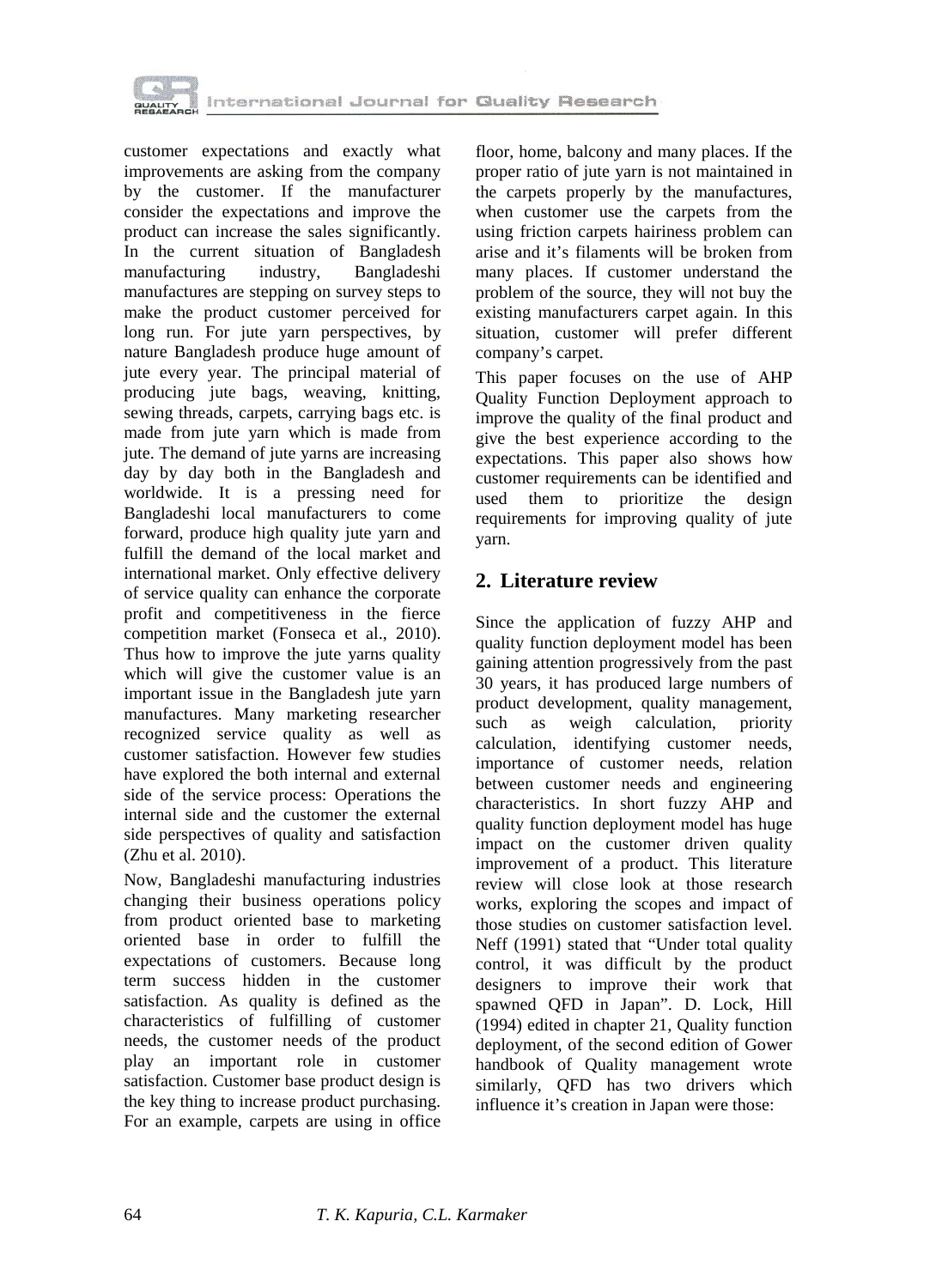

- 1) To improve the "Quality of Design".
- 2) To provide manufacturing and field staff with the planned quality control chart before the initial production run.

QFD is a step by step planning process which converts voice of the customer (VOC) into customer perceived product design and development. For creating globally competitive and sustainable products, QFD is a very effective product development tool that already proved (Carnevalli et al., 2011; Kalargeros & Gao, 1998; Pai et al., 2016; Singh et al., 2015). Cohen (1995) showed how to make Quality Function Deployment (QFD) works for you. He stated, it is a collection of techniques and processes which will give the ability to customize in real life situations. Kalergeros and Gao (1998) proposed a fuzzy analytic hierarchy process (FAHP) to determine the importance weighting of customer requirements. Fung et al., (1998) combined Fuzzy logic and AHP concepts to evaluate the target values for the product characteristics. Sower et al. (1999) on their redesign of pizza improvement studies told that current redesign of the product needs to be superior to both competitors on the basis of all three counts. He made the redesign process of pizza project with strong connection between the design requirements of meat and cheese and customer needs of value. Also, "Trade-off" to be considered to overcome the negative correlation between meat, cheese and price. A way must be founded to provide meaty, cheesy pizza at a low price.

Wang (1999) told that "Quality Function Deployment (QFD) model is a Multi criteria decision making (MCDM) problem and that's why he developed a new fuzzy outranking method to get the importance ranking of engineering characteristics". Shen et al. (2001) represented the necessity of the translation of the customer requirements for future trend analysis. He also added that, importance ranking of engineering characteristics affected by several factors.

Sohn and Choi (2001) used Fuzzy QFD in the supply chain for the reliability in the assessment. Büyüközkan et al. (2004) used network hierarchy based QFD and assigned fuzzy extent analysis for calculating weight of each pair wise comparison matrix.

Lin et al. (2008) established a Fuzzy quality function deployment model to calculate the target values of the design requirements. According to Ho (2008), AHP helps the decision makers to make more realistic and promising decision making by integrating with it. The above literature review proved that AHP based quality function deployment model helps the decision makers to exact and accurate improvement process. For this reason, in the study of "Customer Driven Quality Improvement of Jute Yarn" AHP based quality function deployment model is used.

Vinod et al. (2009) told that modern organizations are looking for techniques which would be a combination of quality, innovation, and agility to face high global competition. They proposed a method named "ITQFD" which means innovative total quality function deployment. They implemented this research study in a switch manufacturing company. Study implemented on two switches. Feedback was gathered from the team members who participated in the implementation study. Sugumaran et al. (2011) integrated QFD, TPM, MQFD and AHP. This paper concerned with the exploitation of quality function deployment technique with total productive maintenance. They exploited it from TPM to analytic maintenance quality function deployment. Finally, they evolved a method called<br>analytic maintenance quality function analytic maintenance quality function deployment (AMQFD). Jose and Paulo (2011) said that QFD is complex, time consuming and still there is room for it's improvement. They specified that, three QFD application conducted in the Brazil. They also identified four relevant factor's of QFD such as prerequisites for its use, methodological constraints and benefits of using QFD.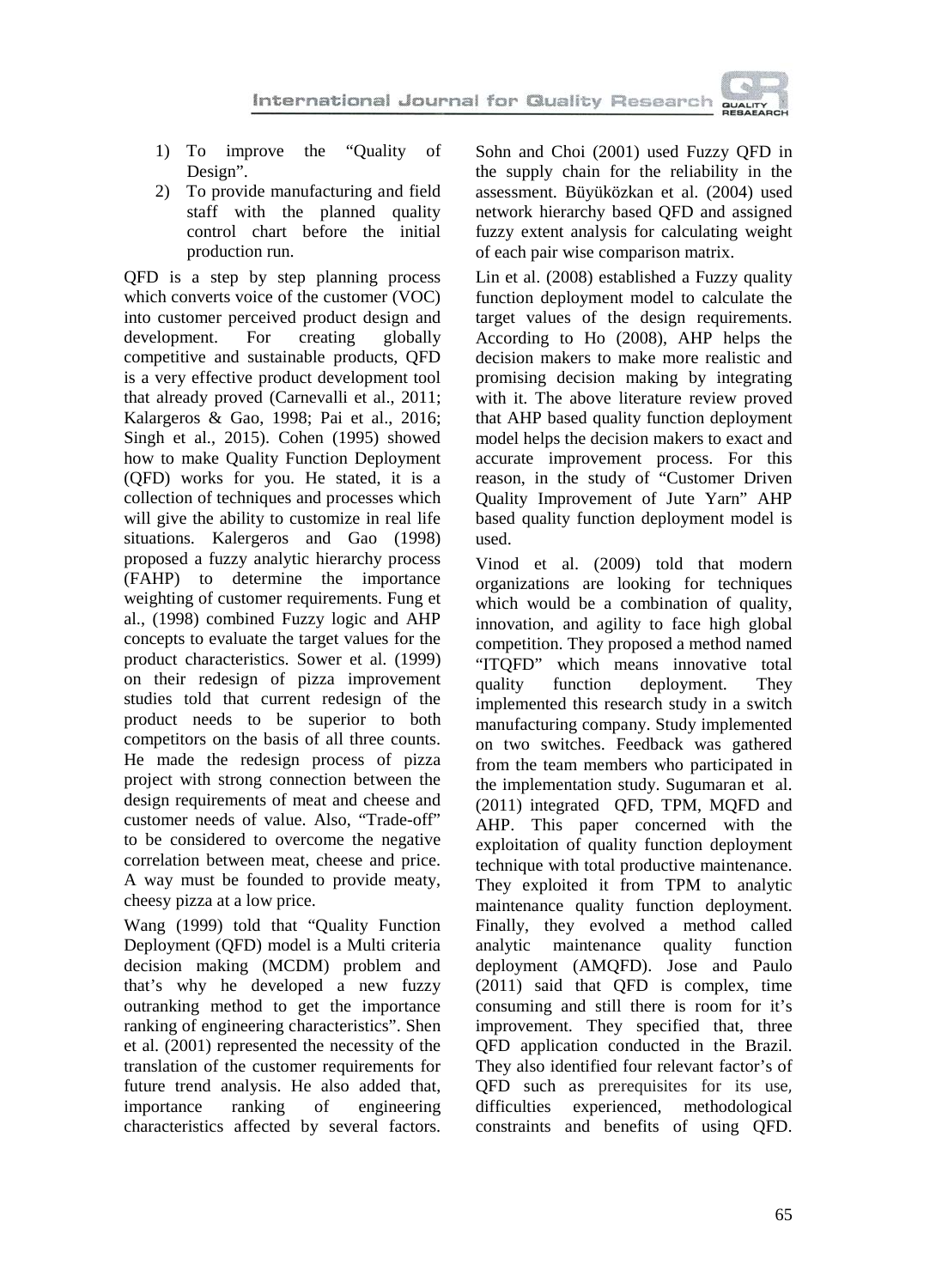

According to Boppana (2014), Quality function deployment is a very effective and useful tool to product design and development. Determination of customer demands and fulfilment of engineering characteristics is an important issue for the development of new product. By using fuzzy quality function deployment, he developed computer aided design and engineering and design for environment. Just prioritized the engineering characteristics. Here, fuzzy<br>helped him to translate linguistic to translate linguistic judgements. Seyed et al. (2015) used a new QFD approach for prioritizing engineering characteristics on the car sun shade. The main and important function of QFD is converting customer demands into product design/service quality. And it is not so easy<br>to convert and prioritizing design to convert and prioritizing design requirements precisely. In this reason, they developed a robust model for analyzing QFD. They used a system divided into two phases: consideration of customer attitudes and engineering prefers concurrently.

Arash Apornak (2017) described QFD is an instrument with descriptive information and expert peoples advice for identifying customer requirements and translating them to interpreted need. In his research paper "Customer satisfaction measurement using SERVQUAL model, integration Kano and QFD approach in an educational institution" he divided customer needs into three categories by using Kano model. Finally, he found that teaching method has the important relative weight. Mandeep et al. (2015) used analytical hierarchy process and quality function deployment model for justification of advanced manufacturing technology. Basically, they used this methodology for providing a framework for implementing AMT to a company. They applied this QFD-AHP methodology on an aerospace supplier company between three groups of advanced manufacturing technology to select one. They first identified the demand and then prioritized the design requirements.

Rui-Yang Chen (2016) used QFD in green

design quality management in industrial chain. He also used Fuzzy decision tree for this approach. Green design principle is to identify the ability of each finished product standard to meet customer demand. Moreover, green design principle also helps the green environmental reduce, reuse and recycle criterion for green design. It is commonly known as 3R. He combined the construction of QFD with fuzzy membership function and fuzzy multilayer quality function deployment model. These method helped him a lot to find out the largest influence on 3R green design criteria. According to Ramezan and Elahe (2017), Quality function deployment is a planning, problem solving and customer driven product design tool for translating customer needs into engineering characteristics.

Mahmoud et al. (2017) integrated Quality function deployment and ANP model for improving quality of financial services in consulting engineering firms in Iran. Here, they used Delphi method for identifying financial sector's customer demand. Design requirements prioritized by ANP methods. They found that "Transparent system of payment" is the most wanted customer demand and "Cash management of the company" were proposed to meet this customer demand. Chen (2016) used QFD technique for measuring service quality in Macau luxury hotels. Macau is a very famous tourist destination. And many people wants and entered this business. But it is highly competitive. For improving service quality and identifying critical customer needs, they collected data from 280 Macau hotel customers and from others. They presented the QFD method with some minor modification which helped them to achieve 100% customer satisfaction for hotel management. Ashish and Sunanda (2017) prioritized technical requirements for effective design of online shopping websites with QFD. Online shopping is growing rapidly. Customer satisfaction for online shopping is dropping day by day largely because of poor design. So, it is a pressing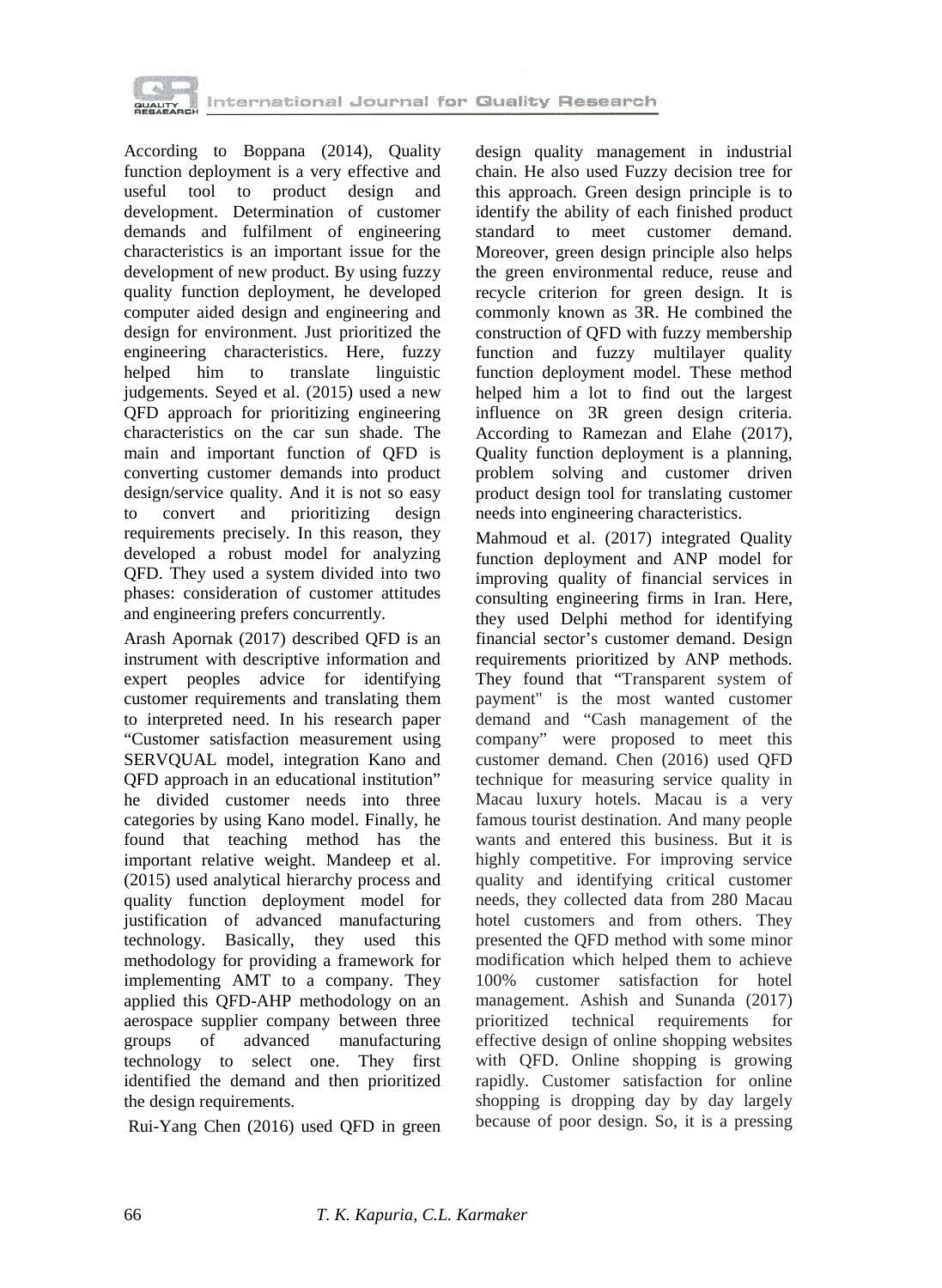need to well-designed a website. Here, QFD tool acts as a decision making tool which employed for designing online shopping websites. They just aimed on prioritization of technical requirements which ultimate goal was making fuzzy integrated technical requirements prioritization tool. Gagan and Suman (2017) used AHP methods to prioritize needs of the customer for their study about "Miniature Circuit Breaker". Then they used fuzzy logic system to remove vagueness between what and how room precisely. They also use ANN technique to make comparison between case study firm and it's competitive firm. The result were parallel computational models comprised of densely interconnected adaptive processing units.

# **3. Why AHP based Quality Function Deployment (QFD) model?**

The Analytic Hierarchy Process (AHP) is a MCDM (Multi Criteria Decision Making) approach which was proposed by Satty. (1977 and 1994). The AHP method is very famous among many researchers because of very nice logical structured framework and for the required input data is very easy to obtain. With AHP method, complex decision problem can be solved very easily. AHP method uses multilevel hierarchical structure of criteria, sub-criteria and alternatives. The relevant or applicable data are derived by using set of pairwise comparisons. And these comparisons are used to calculate the importance of the decision criteria and relative performance measures of the alternatives. As a result, if the comparison result is not accurately consistent, then the consistency in the judgment can be checked.

QFD as defined Quality function deployment. Quality function deployment method state customer needs or requirements and then translation made for the specific product to meet the customer needs which increase the desire customer satisfaction. Many manufacturer use QFD method to implement customer requirements, product design, production information. As a result by implementing Quality deployment Method manufacturing time reduced and enhance quality of the product. Using QFD method manufacturer can produce better quality product. QFD method is widely used by the industry and academic research field (Hauser & Clausing, 1988).

In short, AHP-QFD method is taken together to calculate the weights of criteria, for prioritizing the design requirements (How) and for the further improvement. In together,<br>AHP-QFD method provide excellent AHP-QFD method provide excellent priorities for the improvement of customer satisfaction. Also, AHP-QFD method improve service quality by enhancing customer satisfaction.

# **4. Research methodology**

This study involves the application of Quality function deployment model to provide a systematic and structured method to support the integrated decision-making process. The purpose of this research is to develop an AHP based House of Quality (HOQ) model for determining customer requirements and also demonstrate how these requirements can be used to prioritize the design requirements for improving the quality of jute yarn and level of customer satisfaction. Analytic hierarchy process (AHP) approach is integrated into house of quality to calculate the importance level of customer requirements. A simple flowchart portrayed in Figure 1 shows the outline of the proposed methodology.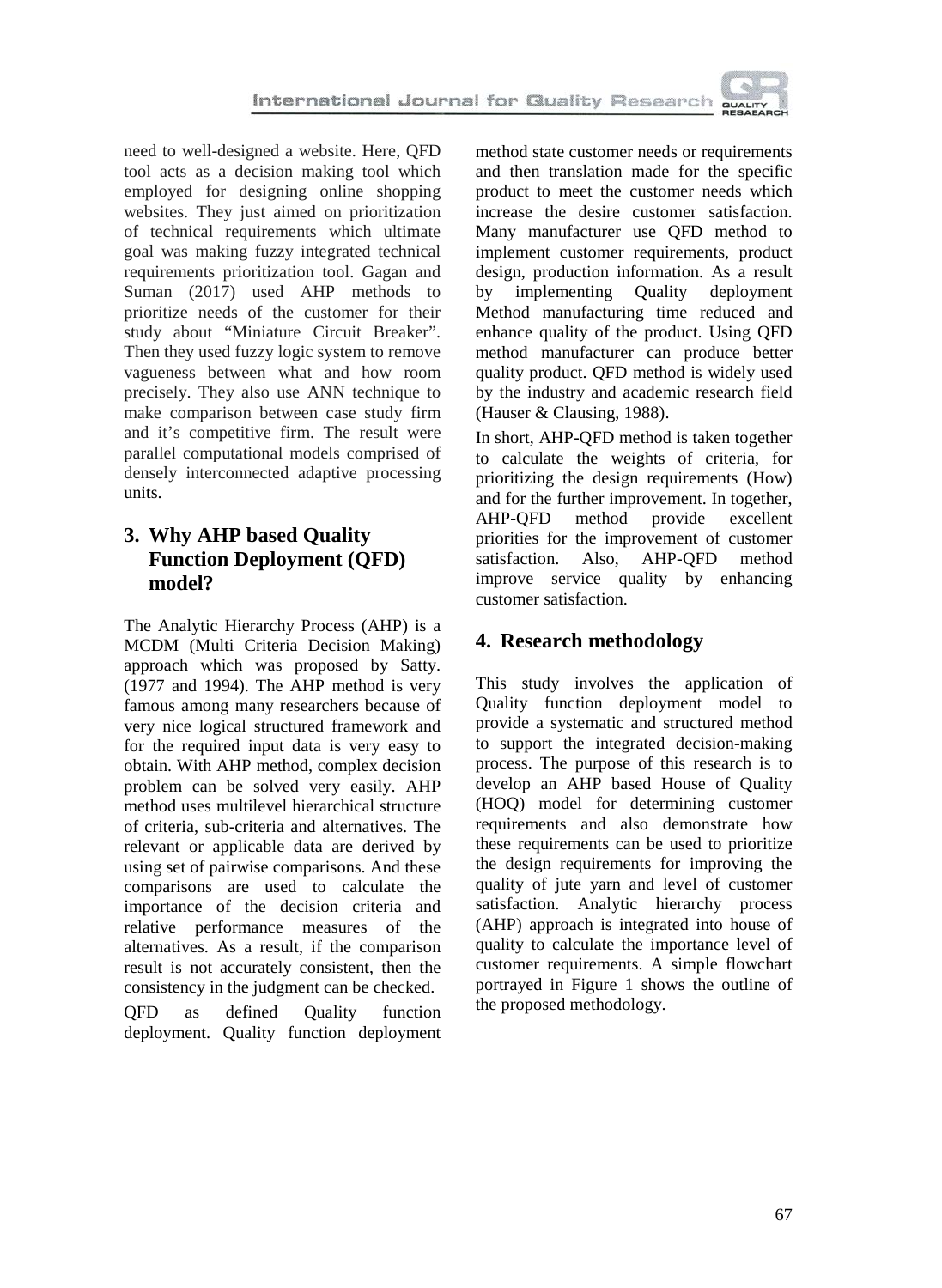



**Figure 1.** Flowchart of systematic approach

The following section shows the detailed descriptions of the proposed tools.

#### **4.1. Quality function deployment**

Quality Function Deployment (QFD) is a structured Total Quality Management tool which can translate customer requirements (CRs) into specific technical or engineering characteristics (ECs). This technique was originated in 1972 in Japan and now, it is widely used in all sectors such as banking sector, educational institutions, garments industry etc. It helps the quality improvement team systematically through identifying customer needs (performance needs) and converting them into design requirements. Proper use of QFD can help a company to sort out its design requirements and as a result will make the product more responsive to customers. The conventional QFD methodology involves four basic phases, namely product planning, part planning, process planning and Operations/ Production planning. The customer

requirement planning matrix, also known as "house of quality" (HOQ), is the communication platform in investigating what customers want and their relative position in the market. The matrix starts with the identification of "voice of customer'' (VOC) which is obtained from customer interview, market study, past data etc. As customer needs vary so, the relative importance of the WHATs is articulated by allowing the customers to divulge their perceptions on the relative importance of the WHATs. Then, a list of measurable engineering characteristics are specified and used to convert customer requirements. Now, the product development team performs some measures such as relationship matrix between CRs and ECs, the competitive analysis, and the correlations between ECs etc. Finally, the importance of ECs is calculated using the obtained information from house of quality (Cohen 1995). A 7-step HOQ model can be described as follows: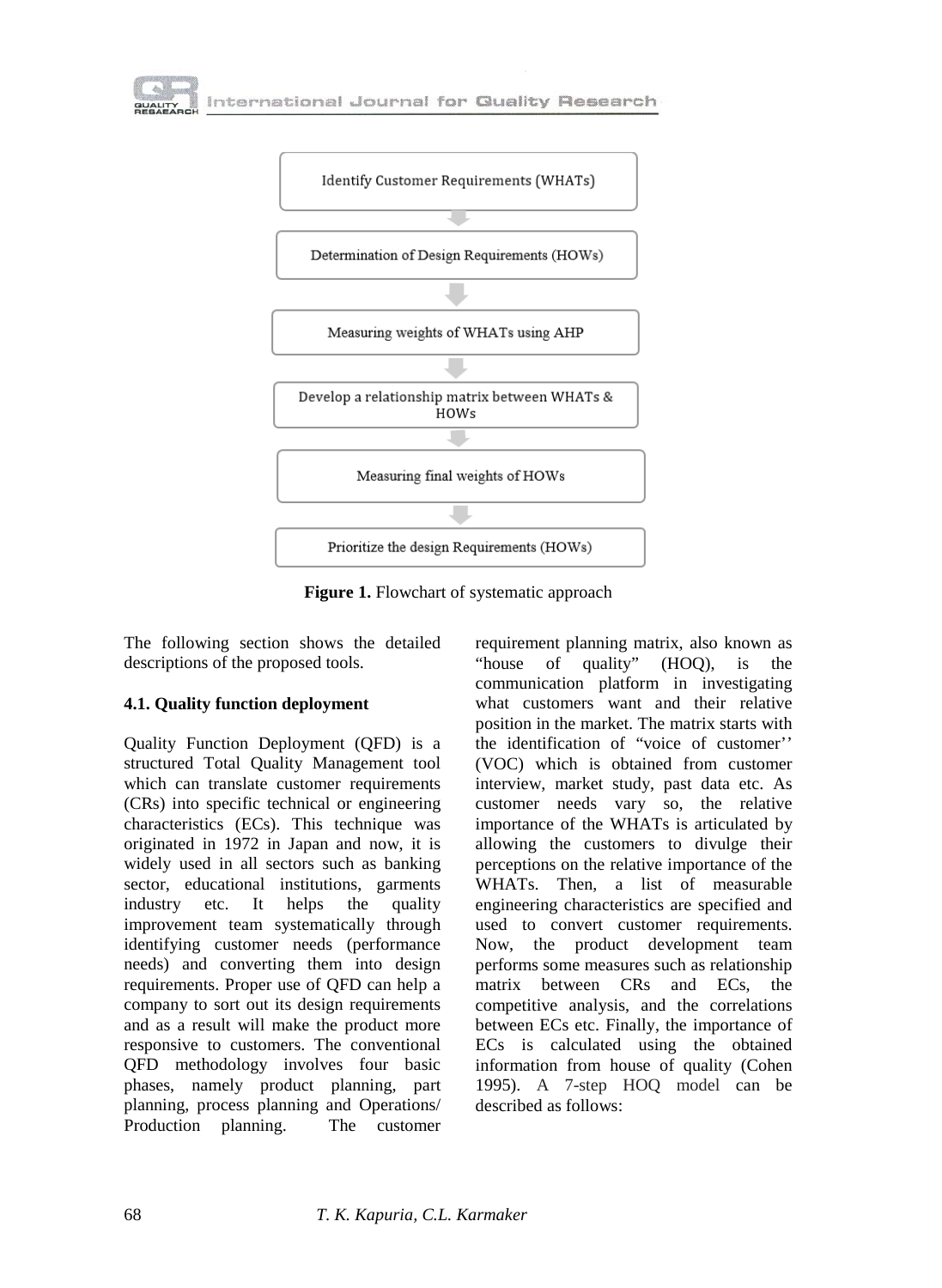

#### *Step 1. Identify customer requirements (CRs)*

To keep business successful, the producing company must have to know who their ultimate customers are and what their needs are. The only way to satisfy your customers is done through the realization of customer needs for a product. The voice of the customer (VOC), the first step of HOQ, is captured in a variety of ways:

- Direct discussion or interviews
- Surveys using questionnaire
- Direct observation
- Field reports
- Focus groups, etc.

According to American Supplier Institute, focus group and individual interviews are the most suitable and economical methods to

**Table 1.** 1-9 point scale for preference weight

capture customer needs.

#### *Step 2. Compute the relative importance ratings of WHATs*

The needs of the customer are varying depending on different degrees of importance and the companies focus on that particular requirement which is relatively more important than others. The relative importance of the CRs is articulated by allowing the customers to divulge their perceptions on the relative importance of the CRs. In this research, AHP, one of the wellknown MCDM methods, has been anticipated to obtain customers' perceptions as well as rating importance weight of CRs using 1-9 preference scale as shown in Table 1.

| <b>Linguistic Meanings</b>        | <b>Short Form</b> | <b>Scale</b> |
|-----------------------------------|-------------------|--------------|
| Equal important                   | E.I.              |              |
| Moderately more important         | M.I.              |              |
| Strongly more important           | S.I.              |              |
| Very strongly important           | V.I.              |              |
| Extremely more important          | EX.I.             |              |
| Intermediate values of importance |                   | 2,4,6,8      |

#### *Step 3. Identify competitors and conduct customer competitive analysis*

The company needs to identify its competitors of the similar products. To keep pace with competitors in the competitive business, the company has to know the strengths and constraints in all aspects of a product with respect to its main competitors. Actually it is done by involving customers to express their opinions and rate the relative performance of the company and its competitors on each CR (Chan & Wu, 2005). There is an unending need for aggregation of expert opinions that prevents the bias and diminishes the unfairness in the decision process. Therefore, a group decision should be adopted to improve the customer competitive priority ratings on the CRs in the evaluation process.

#### *Step 4. Determine the final importance ratings of WHATs*

The final importance ratings of customer needs are calculated through the multiplication of relative importance perceived by customers, competitive priority and improvement ratio obtained from step 3. Companies must have to give more attention on CRs with higher final ratings indicating both higher importance and potential business benefit to the company.

# **Final importance ratings of CRs=** *Relative* importance  $\times$ <br>Competitive priority rating  $\times$ Improvement ratio

(1)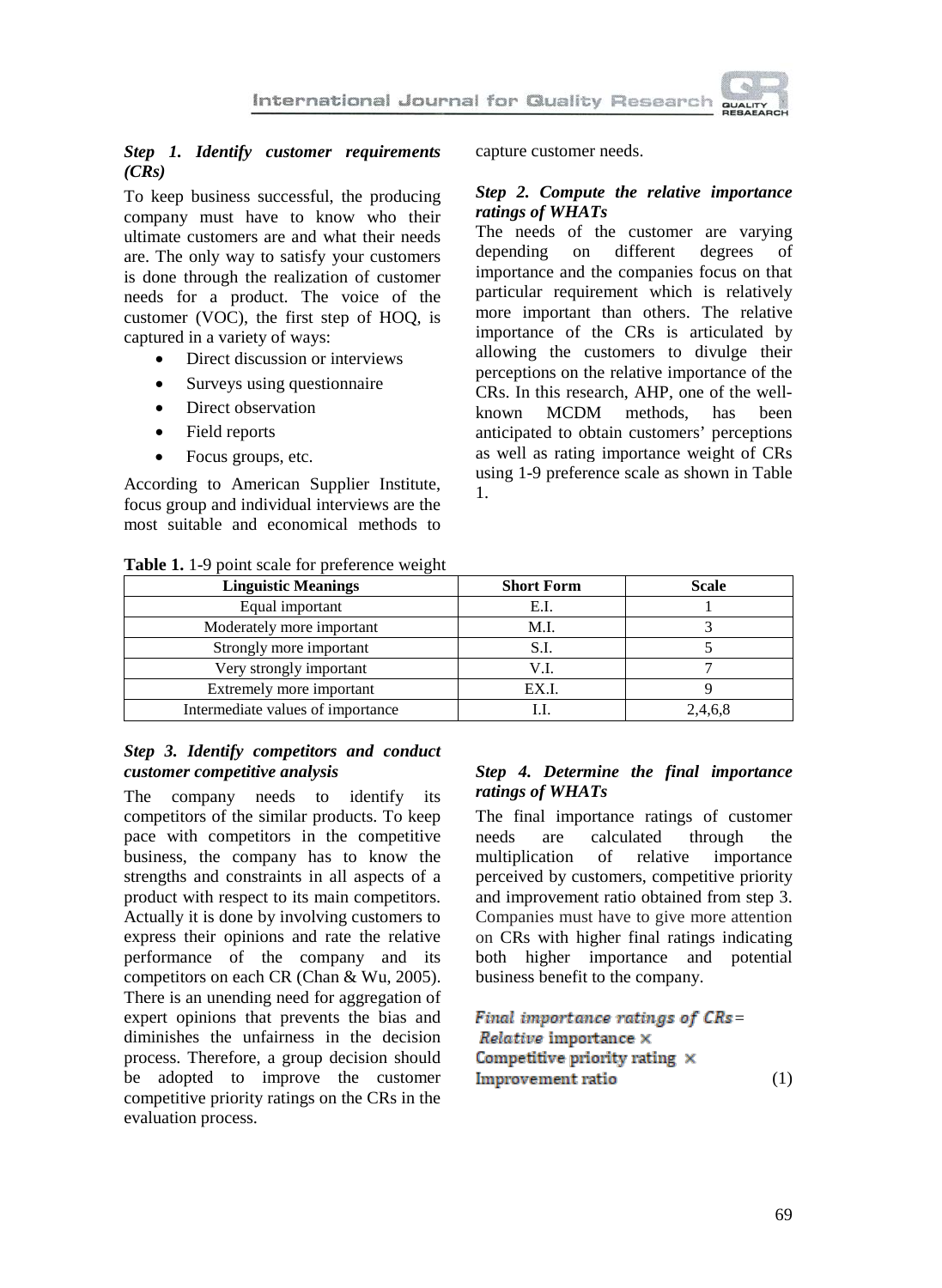

#### *Step 5. Develop technical or engineering characteristics (ECs)*

After the customer needs are identified, next task is to generate a set of design requirements (HOWs) by company's technicians or product development team for translating CRs into meaningful ECs.

#### *Step 6. Develop the inter-relationship matrix between CRs and ECs*

Interrelationship matrix, essential part of house of quality (HOQ), is conducted by analyzing to what extent the CR is technically related as well as influenced by the EC. The accuracy of the matrix depends on how carefully and collectively the relationship is developed.

#### *Step 7. Determine technical ratings of ECs*

The technical ratings of design requirements are calculated through the multiplication of two factors, final importance ratings of CRs and the relationships between the ECs and the CRs.

#### Technical ratings of ECs=

Final importance ratings of CRs  $\times$ Interrelationsip matrix (2)

#### **4.2. Determining the importance of CRs by AHP**

The analytic hierarchy process (AHP) is a multiple criteria decision making tool for organizing and analyzing [complex decisions](http://en.wikipedia.org/wiki/MCDA) and firstly developed by [Thomas L.](http://en.wikipedia.org/wiki/Thomas_L._Saaty) 

[Saaty](http://en.wikipedia.org/wiki/Thomas_L._Saaty) (1980). This method is used to solve complex decision making problem having several attributes by modeling unstructured problem under study into hierarchical forms of elements .The essential components of hierarchical system are the main goal, criteria that affect the overall goal, subcriteria that influence the main-criteria and finally the alternatives available to the problem. To obtain the degree of relative importance of elements at each level, a pairwise comparison matrix is developed using Saaty 1-9 preference scale. Then, the eigenvector and the maximum eigenvalue  $(\lambda_{\text{max}})$  are derived from pair-wise comparison matrix. The significance of the eigenvalue is to assess the strength of the consistency ratio CR (Saaty, 2000) of the comparative matrix in order to validate whether the pair-wise comparison matrix provides a completely consistent evaluation. The final step is to derive the consistency index and consistency ratio.

The stepwise procedure of AHP is presented as follows:

*Step 1:* Construct the structural hierarchy.

*Step 2:* Construct the pair-wise comparison matrix.

Assuming n attributes, the pairwise comparison of attribute i with attribute j yields a square matrix  $A_{n \times n}$  where  $a_{ij}$ denotes the comparative importance of attribute i with respect to attribute j. In the matrix,  $a_{ii} = 1$  when  $i = j$  and  $a_{ii} = 1/a_{ii}$ .

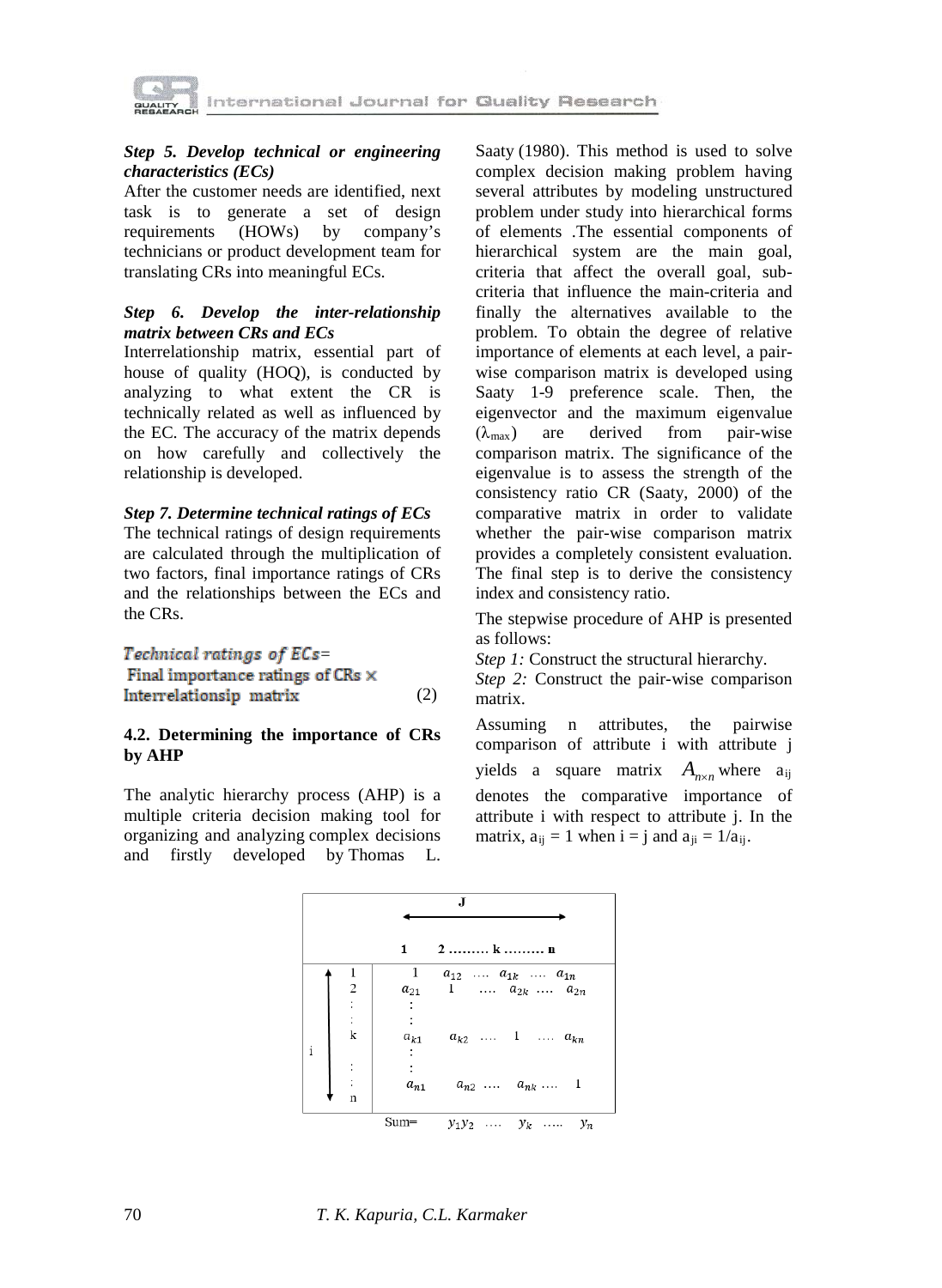*Step 3:* Calculate geometric mean from elements of row

$$
b_k = [(a_{k1}). (a_{k2}). \dots . (a_{kn})]^{\frac{1}{l}} \qquad (3)
$$

*Step 4:* Calculate the normalized weights

$$
x_k = \frac{b_k}{\sum_{k=1}^n b_k} \tag{4}
$$

*Step 5:* Calculate Eigenvector & Row matrix

$$
E = N^{th} root value / \sum N^{th} root value
$$
 (5)

$$
Rowmatrix = \sum_{j=1}^{n} a_{ij} * e_{j1}
$$
 (6)

**Table 2.** Average random Index (RI)

Size of<br>matrix(n)  $\frac{1}{2}$  1 2 3 4 5 6 7 8 9 10 Random Index (RI) <sup>0</sup> <sup>0</sup> 0.58 0.9 1.12 1.24 1.32 1.41 1.45 1.499

#### **4.3. An illustrative example**

In this section, customer perceived quality improvement of jute yarn of Akij Jute Mills Ltd. is presented as an example to illustrate the concepts and computations of the proposed AHP based HOQ model in details. Akij Jute Mills Ltd. wants to make an improvement on jute yarn for raising their market share. The basic idea is to (i) identify what are customer needs (WHATs) and determine the important ones using analytic hierarchy process (AHP), and (ii) satisfy the customer needs with appropriate technical measures (HOWs) and to prioritize the important ones. HOQ model is developed for this example according to the qualitative and quantitative descriptions in section3.

At first, the company must know what the customers are and what they want. This information can be obtained through market survey or direct observation. In this research, customers of Akij Jute Mills Ltd. were *Step 6:* Calculate the maximum Eigen value  $\lambda_{\text{max}}$ .

$$
\lambda_{\text{max}} = \text{Rowmatrix} / \text{E} \tag{7}
$$

*Step 7:* Calculate the consistency index & consistency ratio.

$$
CI = \frac{(\lambda_{\max} - n)}{n-1}
$$
 (8)

$$
CR = \frac{CI}{RI} \tag{9}
$$

Where n & RI denote order of matrix & Randomly Generated Consistency Index respectively. The values of RI are listed in Table 2. If  $CR \le 10\%$ ; then, the criteria or alternative is accepted. Otherwise the criteria or alternative is rejected.

divided into 10 focus groups. In order to identify customer requirements, they were interviewed personally and their expectations were captured directly from a market survey, e.g. personal interview, focus group discussion and questionnaire survey. From the survey, 10 voice of customer (VOCs) were gathered. After summarizing the voice of customer, the data were translated into customer needs. The basic guidelines were followed for the conversion process such as use of positive phrases, avoiding use of must and should, expressing the needs in terms of yarn's attributes, conducting personal interviews with experts, senior managers of several textile industries etc. Necessary customer requirements with respect to voice of customer are shown in Table 3. For example, "proper elasticity of jute yarn" can be satisfied providing "tight winding" properties. Similarly, for "No random filament in the yarn" customer requirement is "Cross winding''.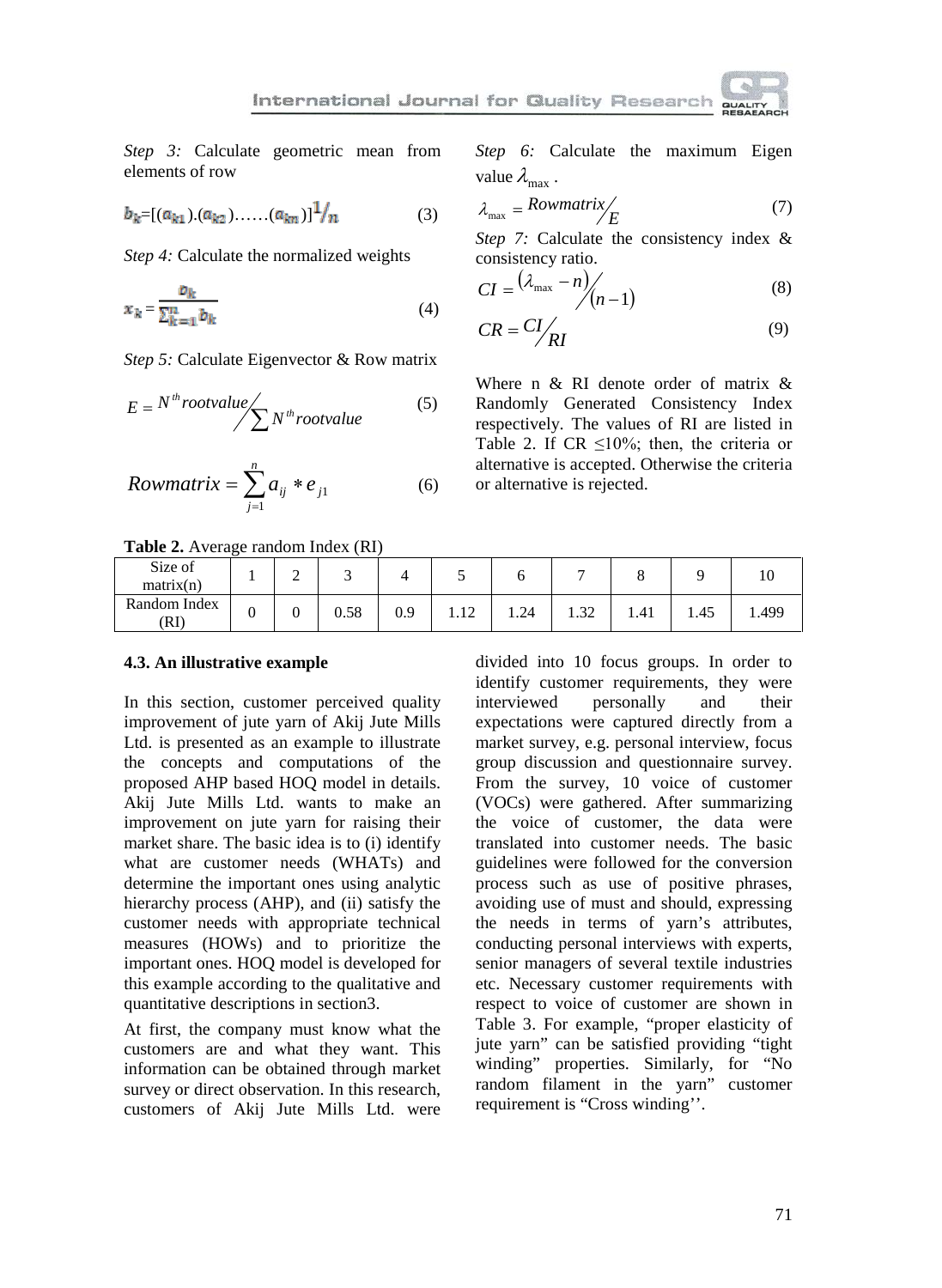

| <b>Voice of Customer</b>                                      | <b>Customer Needs</b>             |
|---------------------------------------------------------------|-----------------------------------|
| There should be acceptable number of filaments in the<br>yarn | Hairiness $(CR_1)$                |
| It shouldn't have poor abrasive resistance                    | High abrasive resistance $(CR_2)$ |
| Yarn should have acceptable bending ability                   | Bending $CR_3$ )                  |
| Yarn should have good strength ability to prevent<br>mutilate | Strength $(CR_4)$                 |
| Available in the market                                       | Continuous market supply $(CR_5)$ |
| Physical attractiveness of the yarn                           | Shinning yarn $(CR_6)$            |
| Weak yarn should be avoided                                   | No broken yarn $(CR_7)$           |
| No random filament in the yarn                                | Cross winding $(CR_8)$            |
| Proper elasticity of the yarn                                 | Tight winding $(CR_9)$            |
| Acceptable weight of the package                              | Package weight $(CR_{10})$        |

| <b>Table 3.</b> Voice of Customer Translated in Terms of Customer Needs |  |
|-------------------------------------------------------------------------|--|
|-------------------------------------------------------------------------|--|

Once the customer needs were identified, next task was to determine the degree of importance of the customer expectations. For this purpose, a total of 100 customers were asked to reveal their opinions on the relative importance of the ten WHATs using six linguistic terms. Then, linguistic terms were converted into numerical values using scale shown in Table 1. Here, a total of 100 customers were divided into 10 groups and

their comparison matrix was formed. Using the comparison matrix, geometric means along with normalized weights of ten WHATs were calculated using necessary formulas described in previous section. The decision maker's judgment was valid as the value of consistency ratio (7.22%) was below than prescribed value (10%) by Saaty. Table 4 shows all calculations.

| Attribute                           | <b>CR</b>    | CR             | <b>CR</b> | CR             | CR             | CR  | CR             | CR  | CR  | CR <sub>1</sub> | Geometri | Normalize |  |
|-------------------------------------|--------------|----------------|-----------|----------------|----------------|-----|----------------|-----|-----|-----------------|----------|-----------|--|
| S                                   | $\mathbf{1}$ | $\overline{c}$ | 3         | $\overline{4}$ | 5              | 6   | 7              | 8   | 9   | $\bf{0}$        | c mean   | d weight  |  |
| CR <sub>1</sub>                     | 1            | 3              | 1/5       | 3              | 1              | 1/2 | 5              | 1/3 | 3   | 2               | 1.245    | .1101     |  |
| CR <sub>2</sub>                     | 1/3          | 1              | 1/2       | 1              | 1              | 1/5 | 1              | 1   | 1   | 1               | .7109    | .0628     |  |
| CR <sub>3</sub>                     | 5            | $\overline{2}$ | 1         | 3              | 1              | 2   | 3              | 1   | 1   | 2               | 1.801    | .1593     |  |
| CR <sub>4</sub>                     | 1/3          | 1              | 1/3       | 1              | 1              | 1   | 3              | 1   | 1   | 1               | 1.067    | .0943     |  |
| CR <sub>5</sub>                     | 1            | 1              | 1         | 1              | 1              | 1   | $\overline{4}$ | 1/2 | 1   | 1               | 1.071    | .0947     |  |
| CR <sub>6</sub>                     | 2            | 5              | 1/2       | 1              | 1              | 1   | 9              | 1/2 | 3   | 1               | 1.523    | .1347     |  |
| CR <sub>7</sub>                     | 1/5          | 1              | 1/3       | 1/3            | 1/4            | 1/9 | 1              | 1/4 | 1/5 | 1               | .4216    | .0372     |  |
| $CR_8$                              | 3            | 1              | 1         | 1              | $\overline{c}$ | 2   | $\overline{4}$ | 1   | 1   | 1               | 1.472    | .1302     |  |
| CR <sub>9</sub>                     | 1/3          | 1              | 1         | 1              | 1              | 1/3 | 5              | 1   | 1   | 1               | 1.123    | .0993     |  |
| $CR_{10}$                           | 1/2          | 1              | 1/2       | 1              | 1              | 1   | 1              | 1   | 1   | 1               | .8705    | .0770     |  |
| Consistency ratio = $7.22\% < 10\%$ |              |                |           |                |                |     |                |     |     |                 |          |           |  |

**Table 4.** Fundamental importance of CRs by AHP method

A graphical representation of weights of customer requirements is shown in Figure 2. From diagram, it is quite obvious that

'Bending' feature should be of more concern of the company to meet customer demands.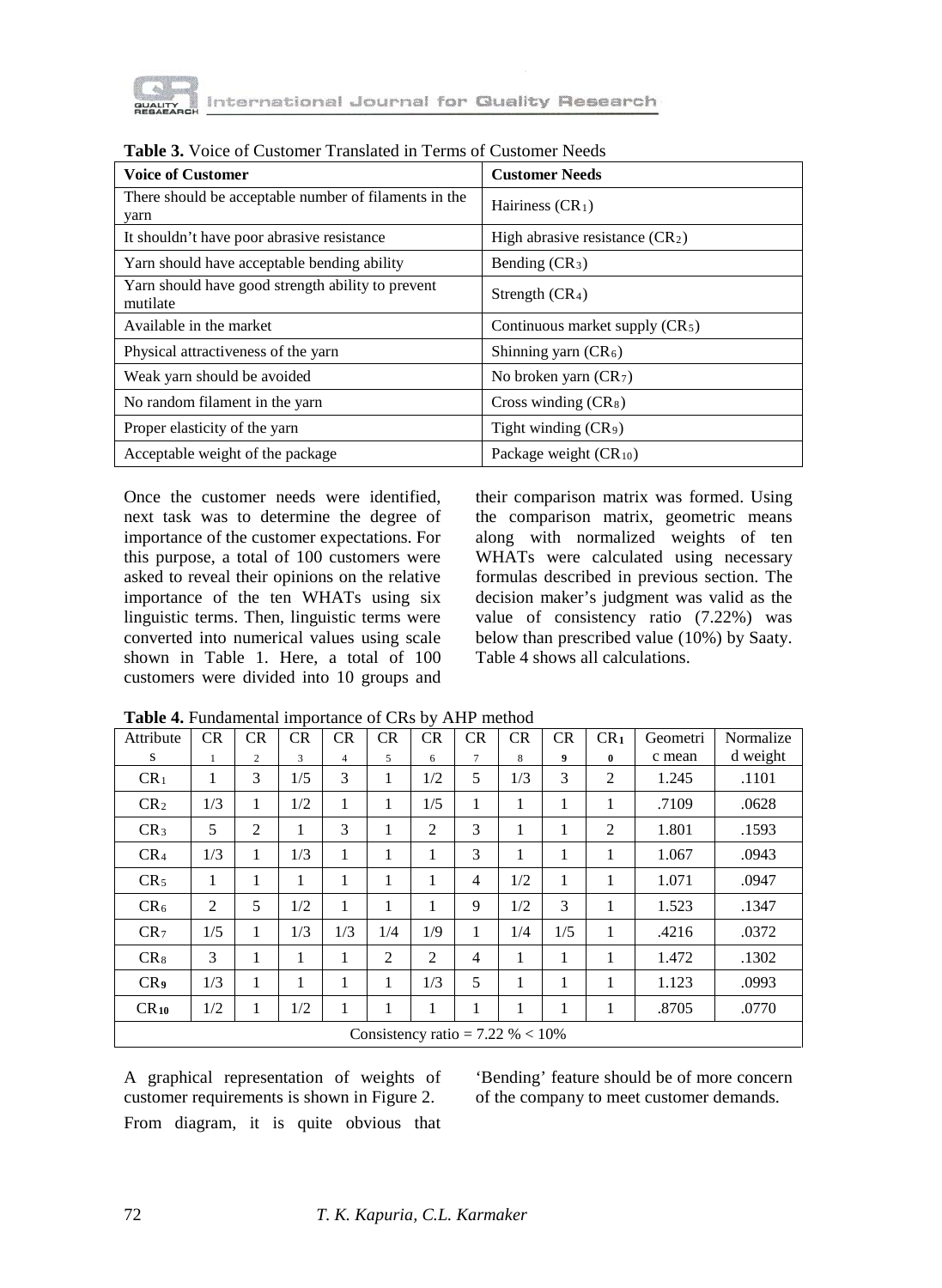

**Figure 2.** Schematic diagram of final importance ratings of CRs

The second highest requirement is 'Shinning yarn' which is followed by 'Cross winding'.

Now, the most time consuming and difficult part of HOQ model is the determination of design requirements (HOWs) and to convert<br>customer requirements into design requirements into design specifications. This process involves expert's

knowledge and experience in the relevant field. After careful considerations, design team of yarn manufacturing companies proposed fourteen technical measures to realize the ten WHATs. Design requirements based on the customer needs were listed in Table 5.

| <b>Customer Needs (WHATs)</b>   | <b>Design Requirements (HOWs)</b>                                          |  |  |  |  |  |
|---------------------------------|----------------------------------------------------------------------------|--|--|--|--|--|
| <b>Hairiness</b>                | Proper ratio of filaments                                                  |  |  |  |  |  |
| <b>High Abrasive Resistance</b> | Chemical improvement in the values of the dry and<br>wet crease resistance |  |  |  |  |  |
| Bending                         | Avoid yarn irregularities                                                  |  |  |  |  |  |
| Strength                        | Reduction in moisture in the bleached jute                                 |  |  |  |  |  |
|                                 | Proper utility support                                                     |  |  |  |  |  |
| <b>Continuous Market Supply</b> | Digitally data collection                                                  |  |  |  |  |  |
|                                 | Time to time communication with customer                                   |  |  |  |  |  |
| Shinning Yarn                   | Improvement of the physic-chemical properties                              |  |  |  |  |  |
| No Broken Yarn                  | Cooling oil                                                                |  |  |  |  |  |
| Cross Winding                   | Travers guide                                                              |  |  |  |  |  |
|                                 | Belt and pulley                                                            |  |  |  |  |  |
| Tight Winding                   | Trained production officers                                                |  |  |  |  |  |
|                                 | Closed supervision by production officers                                  |  |  |  |  |  |
| Package Weight                  | Travers guide                                                              |  |  |  |  |  |

**Table 5.** Design requirements based on customer needs.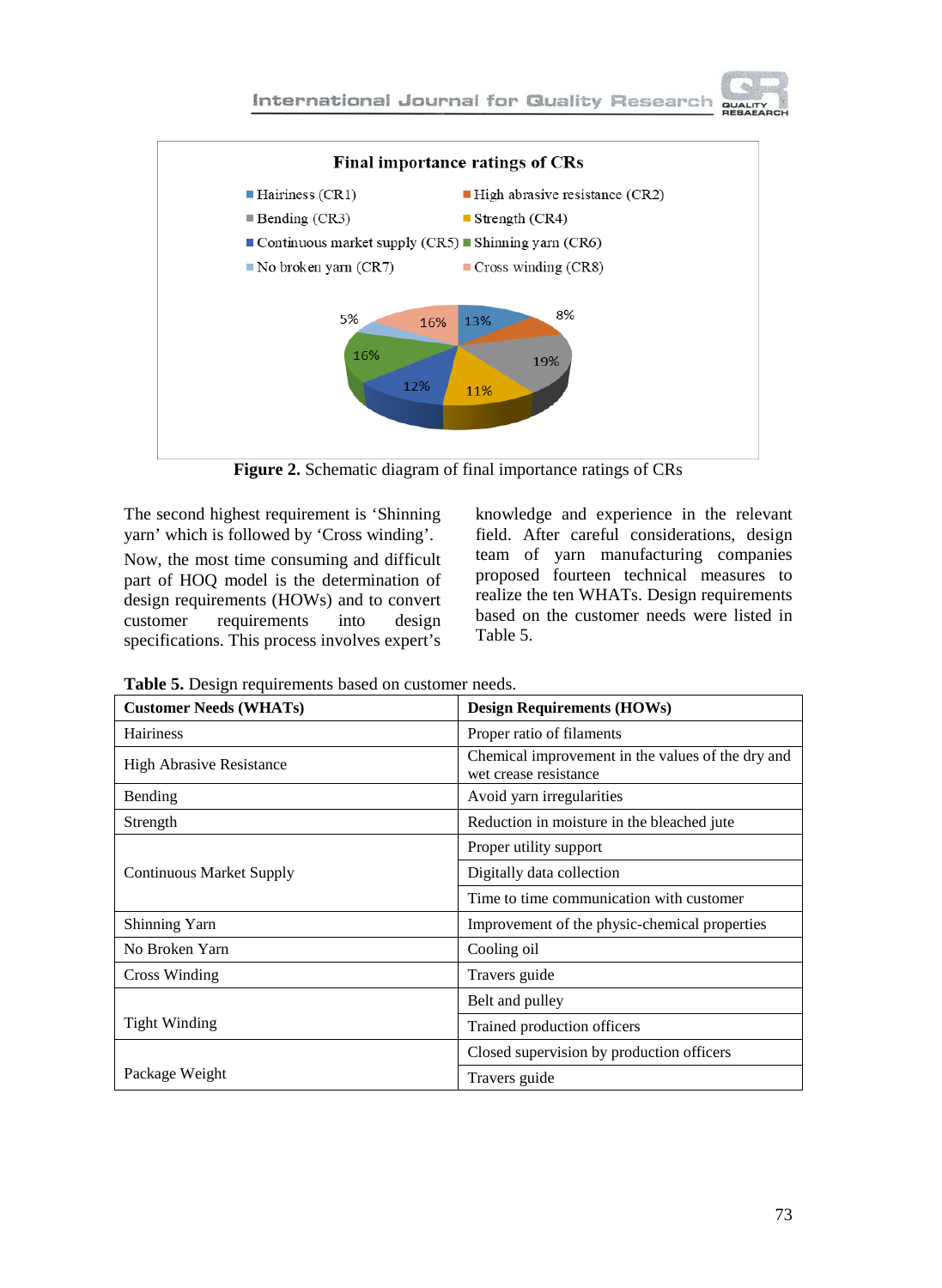

At this stage, an inter-relationship matrix between each CR and each EC was established by means of linguistic terms shown in Table 1. The relationship matrix has been shown in Table 6.

| How's<br>What's                | Weight | Proper ratio of filaments | Chemical improvement in the<br>values of the dry and wet<br>crease resistance | Avoid yarn irregularities | Reduction in moisture in the<br>bleached jute | Proper Utility Support | Digitally data collection | Time to time communication<br>with customer | Improvement of the physic-<br>chemical properties | Cooling oil | Travers guide | Belt and pulley | Trained production officers | Closed supervision by<br>production officers |
|--------------------------------|--------|---------------------------|-------------------------------------------------------------------------------|---------------------------|-----------------------------------------------|------------------------|---------------------------|---------------------------------------------|---------------------------------------------------|-------------|---------------|-----------------|-----------------------------|----------------------------------------------|
| <b>Hairiness</b>               | .1101  | EX.I.                     | S.I.                                                                          |                           |                                               |                        |                           |                                             | E.I.                                              |             |               |                 |                             |                                              |
| High<br>Abrasive<br>Resistance | .0628  |                           | EX.I.                                                                         |                           |                                               |                        |                           |                                             | M.I.                                              |             |               |                 |                             |                                              |
| Bending                        | .1593  |                           |                                                                               | EX.I.                     | E.I.                                          |                        |                           |                                             |                                                   |             |               |                 |                             |                                              |
| Strength                       | .0943  |                           | M.I.                                                                          |                           | EX.I.                                         |                        |                           |                                             |                                                   |             |               |                 |                             |                                              |
| Continuous<br>Market Supply    | .0947  |                           |                                                                               |                           |                                               | M.I.                   | M.I.                      | E.I.                                        |                                                   |             |               |                 |                             |                                              |
| Shinning Yarn .1347            |        |                           | M.I.                                                                          |                           |                                               |                        |                           |                                             | EX.I.                                             |             |               |                 | E.I.                        |                                              |
| No Broken<br>Yarn              | .0372  |                           |                                                                               |                           |                                               |                        |                           |                                             |                                                   | M.I.        |               |                 | E.I.                        |                                              |
| Cross Winding.1302             |        |                           |                                                                               |                           |                                               |                        |                           |                                             |                                                   |             | EX.I.         |                 |                             |                                              |
| Tight Winding .0993            |        |                           |                                                                               |                           |                                               |                        |                           |                                             |                                                   |             |               | EX.I.           | M.I.                        | E.I.                                         |
| Package<br>Weight              | .077   |                           |                                                                               |                           |                                               |                        |                           |                                             |                                                   |             | EX.I.         |                 |                             | M.I.                                         |

The above steps complete the HOQ matrix for improving quality of the product. The corresponding tables of results, after appropriate arrangement, formed an HOQ that could link customer needs to technical considerations. Figure 3 shows the complete HOQ matrix for improving the quality of jute yarn. From the HOQ matrix, the final importance weights of technical measures were determined. The last row of figure 4 shows the importance weights of HOWs (percentage score).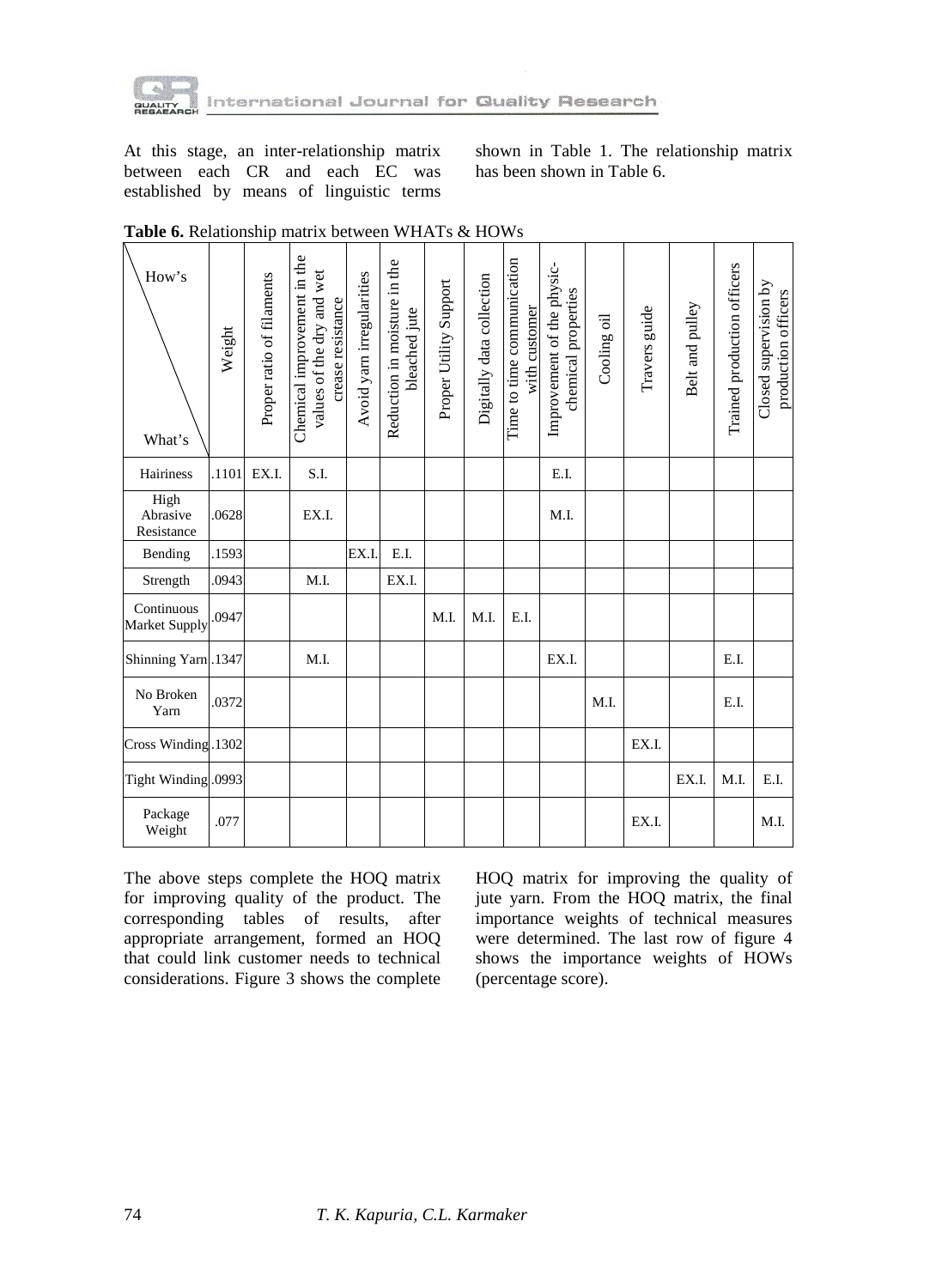

# International Journal for Quality Research author

|                                                                                                       | Proper ratio of filaments | Chemical improvement in the values of the dry and<br>wet crease resistance | Avoid yarn irregularities                                                     | Reduction in moisture in the bleached jute | Proper Utility Support | Digitally data collection | Time to time communication with customer | Improvement of the physic-chemical properties | Cooling oil | Travers guide | Belt and pulley | Trained production officers | Closed supervision | Importance Weight |
|-------------------------------------------------------------------------------------------------------|---------------------------|----------------------------------------------------------------------------|-------------------------------------------------------------------------------|--------------------------------------------|------------------------|---------------------------|------------------------------------------|-----------------------------------------------|-------------|---------------|-----------------|-----------------------------|--------------------|-------------------|
| Hairiness $(CR_1)$                                                                                    | 9                         | 5                                                                          |                                                                               |                                            |                        |                           |                                          | $\mathbf{1}$                                  |             |               |                 |                             |                    | 0.1101            |
| High abrasive<br>resistance $(CR_2)$                                                                  |                           | 9                                                                          |                                                                               |                                            |                        |                           |                                          | $\mathfrak{Z}$                                |             |               |                 |                             |                    | 0.0628            |
| Bending (CR <sub>3</sub> )                                                                            |                           |                                                                            | 9                                                                             | $\mathbf{1}$                               |                        |                           |                                          |                                               |             |               |                 |                             |                    | 0.1593            |
| Strength (CR <sub>4</sub> )                                                                           |                           | 3                                                                          |                                                                               | 9                                          |                        |                           |                                          |                                               |             |               |                 |                             |                    | 0.0943            |
| Continuous<br>market supply<br>$(CR_5)$                                                               |                           |                                                                            |                                                                               |                                            | 3                      | 3                         | $\mathbf{1}$                             |                                               |             |               |                 |                             |                    | 0.0947            |
| Shinning yarn<br>$(CR_6)$                                                                             |                           | 3                                                                          |                                                                               |                                            |                        |                           |                                          | 9                                             |             |               |                 | $\mathbf{1}$                |                    | 0.1347            |
| No broken yarn<br>(CR <sub>7</sub> )                                                                  |                           |                                                                            |                                                                               |                                            |                        |                           |                                          |                                               | 3           |               |                 | $\mathbf{1}$                |                    | 0.0372            |
| Cross winding<br>$(CR_8)$                                                                             |                           |                                                                            |                                                                               |                                            |                        |                           |                                          |                                               |             | 9             |                 |                             |                    | 0.1302            |
| Tight winding<br>(CR <sub>9</sub> )                                                                   |                           |                                                                            |                                                                               |                                            |                        |                           |                                          |                                               |             |               | 9               | 3                           | $\mathbf{1}$       | 0.0993            |
| Package weight<br>$(\overline{CR}_{10})$                                                              |                           |                                                                            |                                                                               |                                            |                        |                           |                                          |                                               |             | 9             |                 |                             | 3                  | 0.077             |
| Score                                                                                                 |                           |                                                                            | 0.9909 1.8027 1.4337 1.008 0.284 0.284 0.095 1.5108 0.112 1.8648 0.894 0.4698 |                                            |                        |                           |                                          |                                               |             |               |                 |                             | 0.33               |                   |
| 1.297% Percent score(100) 8.95%  16.28% 12.94% 9.09% 2.57%  2.57%  0.86%  13.64% 1.00%  16.83%  3.06% |                           |                                                                            |                                                                               |                                            |                        |                           |                                          |                                               |             |               |                 |                             |                    |                   |

**Figure 3.** Flowchart of systematic approach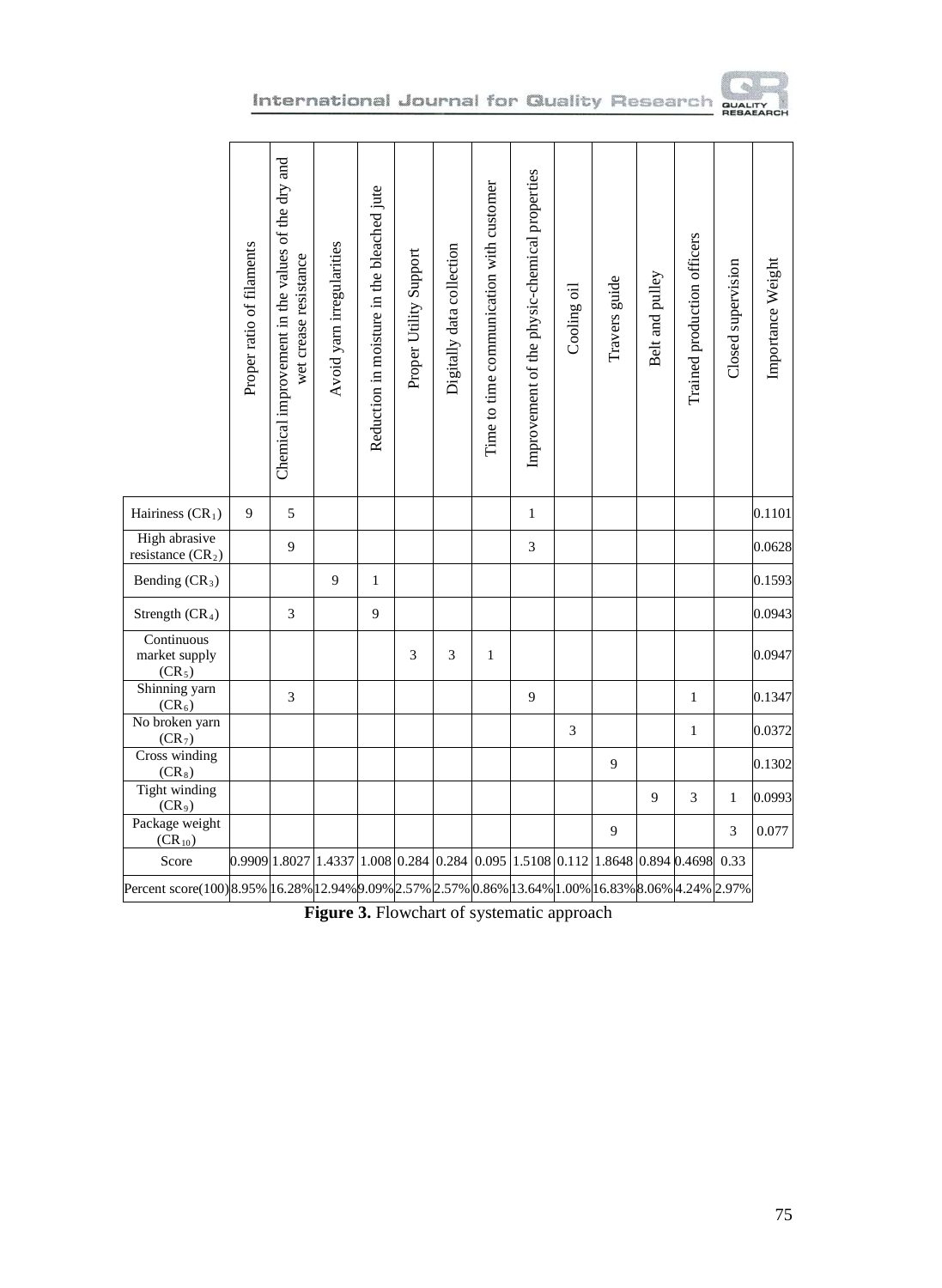



**Figure 4.** Relative weight percentage of HOWs

# **5. Results**

The objective of applying AHP based quality function deployment is to find prioritize design requirements to satisfy customer expectations. A graphical representation of relative weight of design requirements has been created in Figure 4 from where largest measure is easily identified. The figure reveals that percentage scores of HOWs range from 0.86 to 16.83. The highest priority was for *'*Travers guide*'* attributes and the second top priority was *'*Chemical improvement in the values of the dry and wet crease resistance*'*. The design requirement 'Time to time communication with customer' had the lowest weight. From figure, it is evident that, all design requirements' relative weight percentage priorities are different from one another significantly. So, it is very important to observe the table for customer requirements and decide the requirements that should be chosen for quality improvements.

## **6. Discussion & Limitations**

The sole purpose of this paper was to identify the best customer demand about jute yarn, establishment of best usable and effective design requirements and prioritizing those design requirements. For identifying customer demands or requirements, we made a survey which have useful questions. We have also taken statement of the jute yarn buyers, jute yarn processor personnel, from yarn to craft makers, chemical department personnel, Jute farmers, Jute yarn specialists for establishing a strong design requirements for the customer demands. We also got importance ratings from the customers. To eliminate vagueness of the importance ratings, we used Analytical Hierarchy method to convert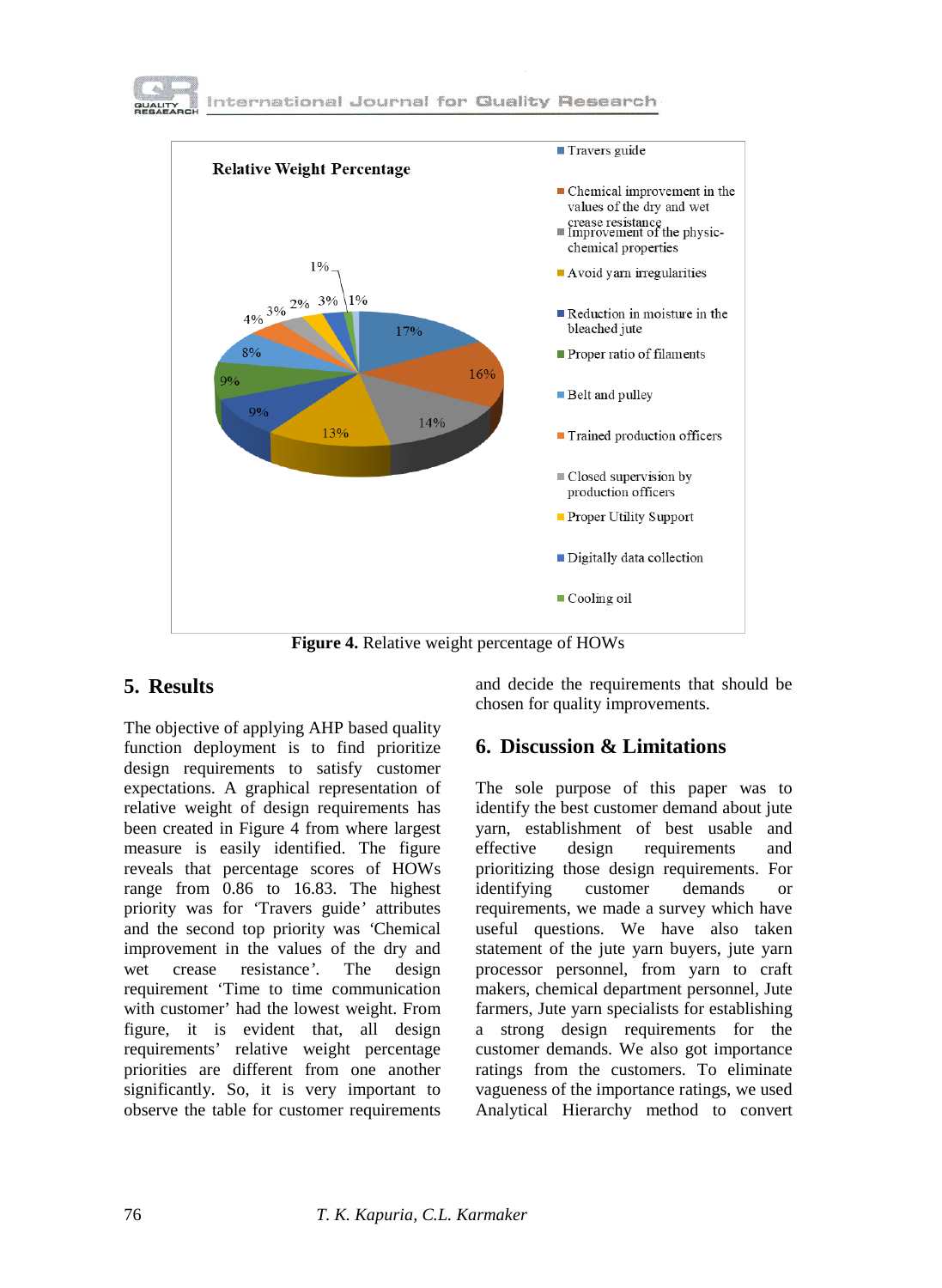importance ratings to strong weight. Here, AHP method helped a lot to determine appropriate weight for the each criteria. For converting linguistic importance to statistical importance, Satty's importance table is used for getting the importance number. For constructing housing of quality to make relation between what room and how room, we gathered the customer demands or requirements and best effective design requirements in one place named on HOQ diagram. Also put the importance rating value on the HOQ diagram. Then made the relation between Customer Requirements (CR) and design requirements (DR). Here, expert peoples in this field helped a lot to make the precise relationship between CR and DR. One thing, we also noticed that for making best customer driven jute yarn, availability of good quality jute is also noticeable. For this reason, jute farmers need to use good quality jute seed. And also farmers need to pay attention on proper growth of jute. They can also take suggestion from Agriculture scientist available in their area. On the other hand, jute yarn manufacturing company needs to select best jute supplier for their purpose. They will first investigate the jute quality and then buy and store for further purpose. They can also do acceptance sampling for selecting the best jute lot. After all, proper expertise is required to produce A+ graded jute yarn for a company. There are some limitations of this study. We only considered one jute yarn manufacturing company. If we would have considered more jute yarn manufacturing company had the possibility to find out more jute yarn quality problems. Also, price of manufacturing jute yarn can increase.

# **7. Conclusions**

This case study observed ten customer quality requirements are related to product quality, product durability, product sustainability and better customer using experience. Customer's always expect what they use that will keep good for long time. As a customer sense, they always want their product will not damage within short time period, product would not be costly, provide comfortable using experience in the environment and treated with a friendly attitude at the time of purchasing. In this paper, AHP based Quality function deployment model is implemented for the improvement of customer driven quality of the jute yarn. Here, QFD method is primarily focused on translating customer requirements into design requirements. Therefore a gap can be created between customer conception and designer's conception due to translate the actual customer needs into design requirements. To eliminate the shortcomings of the QFD model AHP based Quality Function Deployment model is proposed in this research.

Prior research has shown that perceived progress toward quality goals are achieved. This research advances theory on combined AHP based QFD leads the jute yarn customers to fulfill their goals. Proper ratio of filaments, close supervision of production officer, chemical improvements of jute yarn can lead customers to fulfill their goal. AHP based quality function deployment model allowed Akij Jute Mills Ltd. to find the design requirements that they mostly need to keep their loyal customers happy. Finally, customer objection are reduced remarkably and as a result new possibility open up

**Acknowledgment:** The author would like to thank Akij Jute Mills Ltd. and students of department of industrial and production engineering, Jessore University of science and technology for their uncountable support.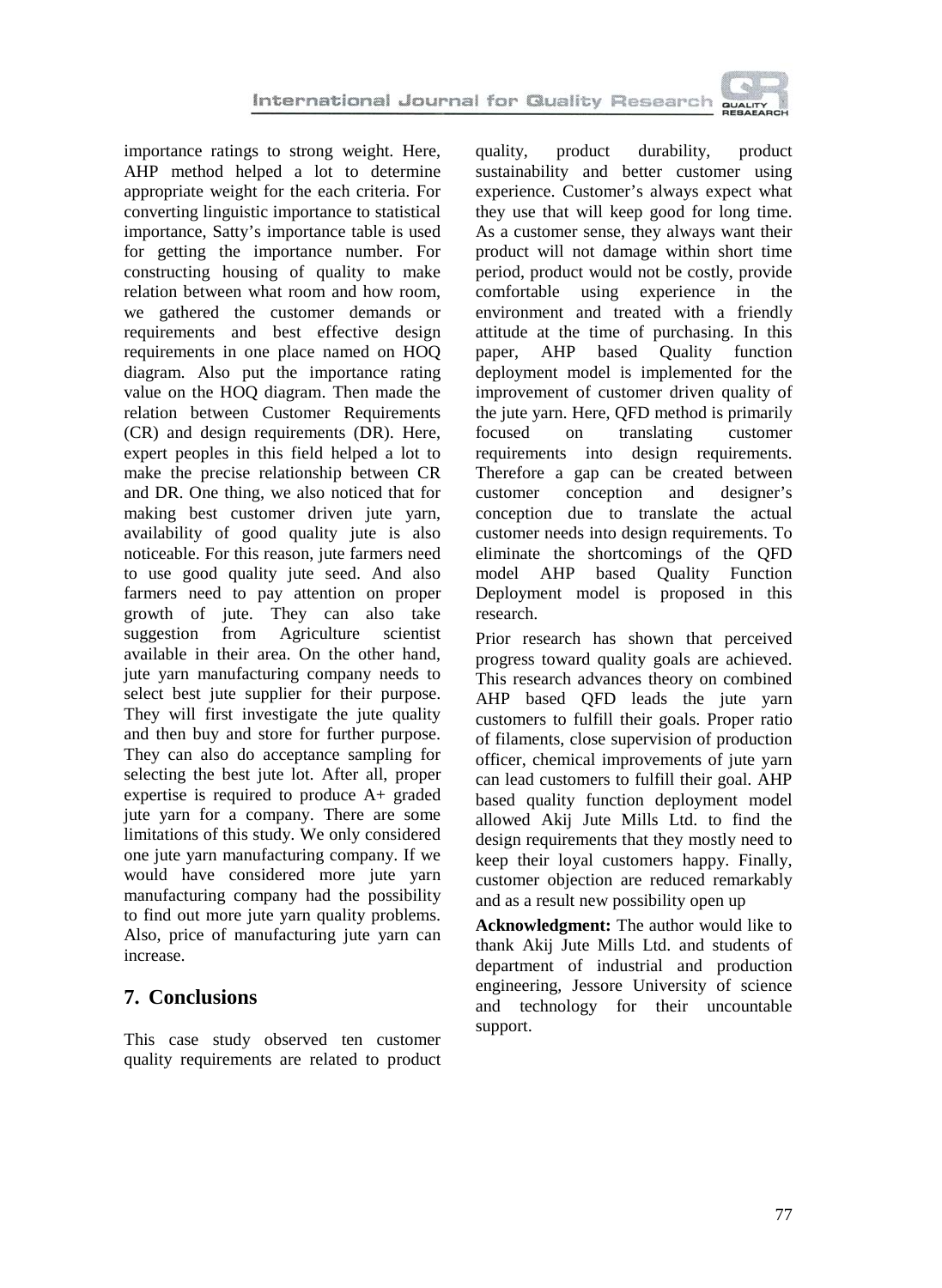

#### **References:**

- Apornak, A. (2017). Customer satisfaction measurement using SERVQUAL model, integration Kano and QFD approach in an educational institution. *International Journal of Productivity and Quality Management*, *21*(1), 129-141.
- Bangladesh Export Promotion Bureau (EPB) *Peoples republic of Bangladesh governments export promotion Bureau.* Retrieved from www.epb.gov.bd
- Büyüközkan, G., Feyzioğlu, O., & Ruan, D. (2004). Fuzzy group decision-making to multiple preference formats in quality function deployment. *Computer in Industry*, *58*, 392-402.
- Carnevalli, Jose Antonio, & Miguel, P.A.C. (2011). An analysis of quality function deployment (QFD) application by automotive assemblers and autoparts companies in Brazil. *International Journal of Automotive Technology and Management*, *11*(1), 49-66.
- Chan, L.-K., & Wu, M.-L. (2005). A Systematic Approach to Quality function deployment with a Full Illustrative Example. *Omega* 33, 119 – 139.
- Chen, R.-Y. (2016). Green design quality management in industrial chain using fuzzy decision tree and QFD. *International Journal of Productivity and Quality Management*, *19*(3), 345- 365.
- Cohen, L. (1995). *Quality function deployment-how to make QFD work for you*. MA, UK: Addision-Wesley Publishing.
- Fonseca, F., Pinto, S., & Brito. C. (2010). Service Quality and Customer Satisfaction in Public Transports. *International Journal for Quality research*, *4*(2), 125-130.
- Fung, R. Y. K., Popplewell, K., & Xie, J. (1998). An Intelligent Hybrid System for Customer Requirements Analysis and Product Attribute Targets Determination. *International Journal of Production Research*, *36*(1) 13-34.
- Hauser, J. R., & Clausing, D. (1988). *The house of quality.* Harvard Business Review, *66*(3), 63-73.
- Ho, W. (2008). Integrated Analytic Hierarchy Process and its Applications A Literature Review. *European Journal of Operational Research*, *186*, 211-28.
- Kalargeros, N., & Gao, J. X. (1998). QFD: Focusing on its Simplification and Easy Computerization Using Fuzzy Logic Principles. *International Journal of Vehicle Design*, *19*, 315-25.
- Lin, M. C., Wang, C. C., Chen, M. S., & Chang, C. A. (2008). Using AHP and Topsis Approaches in Customer-Driven Product Design Process. *Computers in Industry*, *59*, 17-31.
- Neff, R. (1991). Quality: Overview No. 1 And trying harder. Business Week (October 25), 20-24.
- Pai, C.-K., Chen, S.-H., & Hinds, D. (2016). Measuring service quality in Macau luxury hotels using the QFD method: a case study. *International Journal of Services Technology and Management*, *22*(1/2), 106-119.
- Ramezan N. K., & Elahe D. (2017). Using fuzzy AHP and fuzzy TOPSIS in fuzzy QFD: a case study in ceramic and tile industry of Iran. *International Journal of Productivity and Quality Management*, *20*(2), 197-216.
- Saaty, T. L., (1988*). The analytic hierarchy process: planning, priority setting, resource allocation.* Pittsburgh, PA: RWS Publications.
- Shen, X. X., Min, X., & Tan, K. C. (2001). Listening to the future voice of the customer using fuzzy trend analysis in quality function deployment. *Quality Engineering*, *13*(3), 419-425.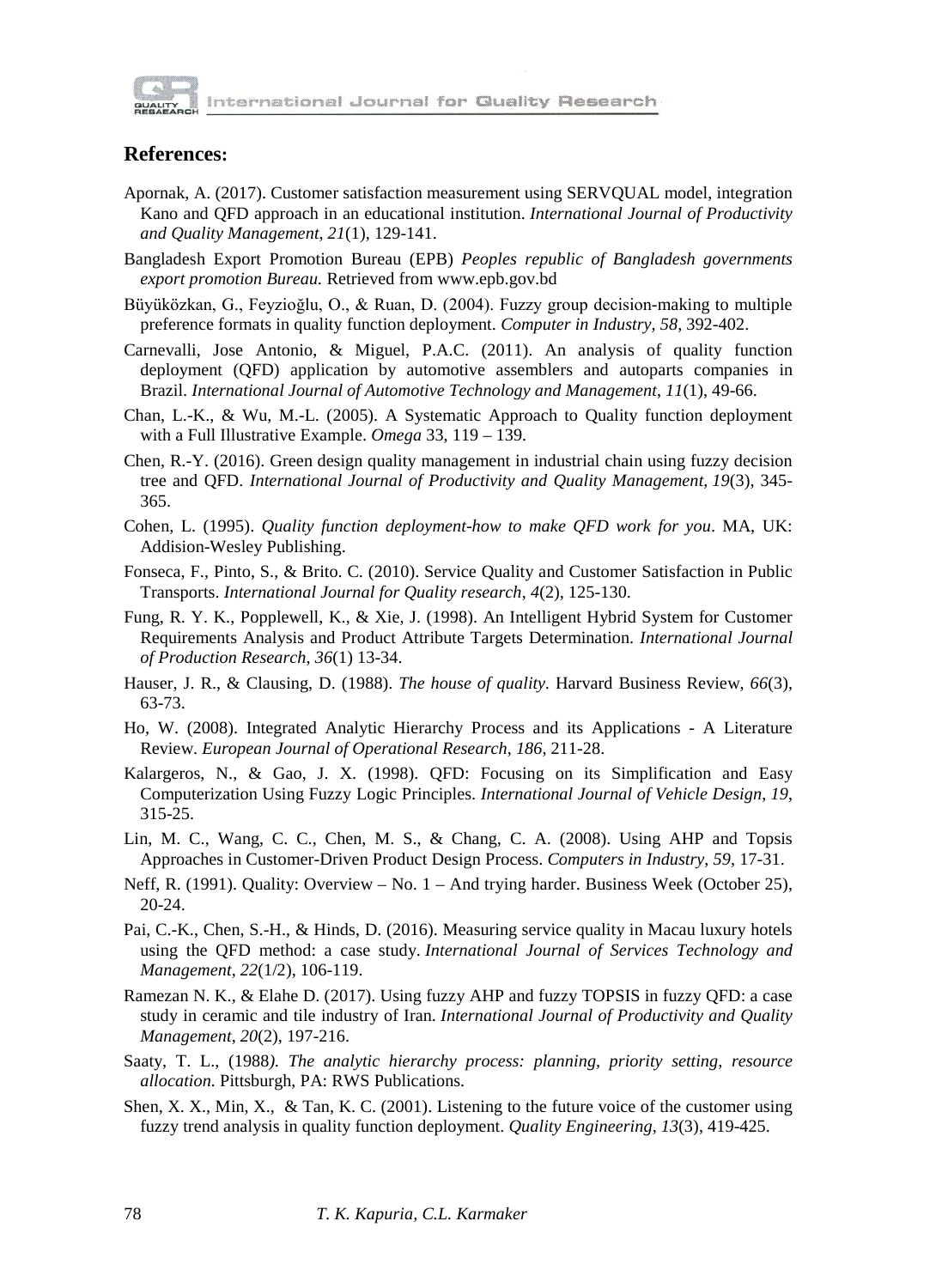

- Singh, M., Sarafaz, A., Sarafaz, M., & Jenab, K. (2015) 'Analytical QFD model for strategic justification of advanced manufacturing technology. *International Journal of Business Excellence,* 8(1), 20-37.
- Sohn, Y. S., & Choi, I. S. (2001). Fuzzy QFD for supply chain management with reliability. *Reliability Engineering and System Safety*, *72*, 327-334.
- Sower, V. E., Savoie, M. J., & Renick, S. (1999). An introduction to quality management and engineering, Prentice-Hall, Inc., USA, 45.Stauss, B. (1993). Service problem deployment: Transformation of problem information into problem prevention activities. *International Journal of Service Industry Management*, 41-62.
- Sugumaran, C., Muthu, S., Devadasan, S. R., Pramod, V. R., & Srinivasan, K. (2011). From TPM to analytic maintenance quality function deployment: a literature journey via QFD and AHP. *International Journal of Indian Culture and Business Management*, *4*(4), 390-418.
- Wang, J. (1999). Fuzzy outranking approach to prioritize design requirements in quality function deployment. *International Journal of Production Research*, 37(11), 899-916.
- Zhu, D. S., Lin, C. T., Tsai, C. H., & Wu, J. F. (2010). A Study on the Evaluation of Customers' Satisfaction - The Perspective of Quality. *International Journal for Quality research*, *4*(2), 105-116.

**Taposh Kumar Kapuria** Jessore University of Science and Technology, Jessore-7408, Bangladesh. [sabita.kapuria@gmail.com](mailto:sabita.kapuria@gmail.com)

**Chitra Lekha Karmaker** Jessore University of Science and technology, Jessore-7408, Bangladesh. [k.chitroleka@gmail.com](mailto:k.chitroleka@gmail.com)